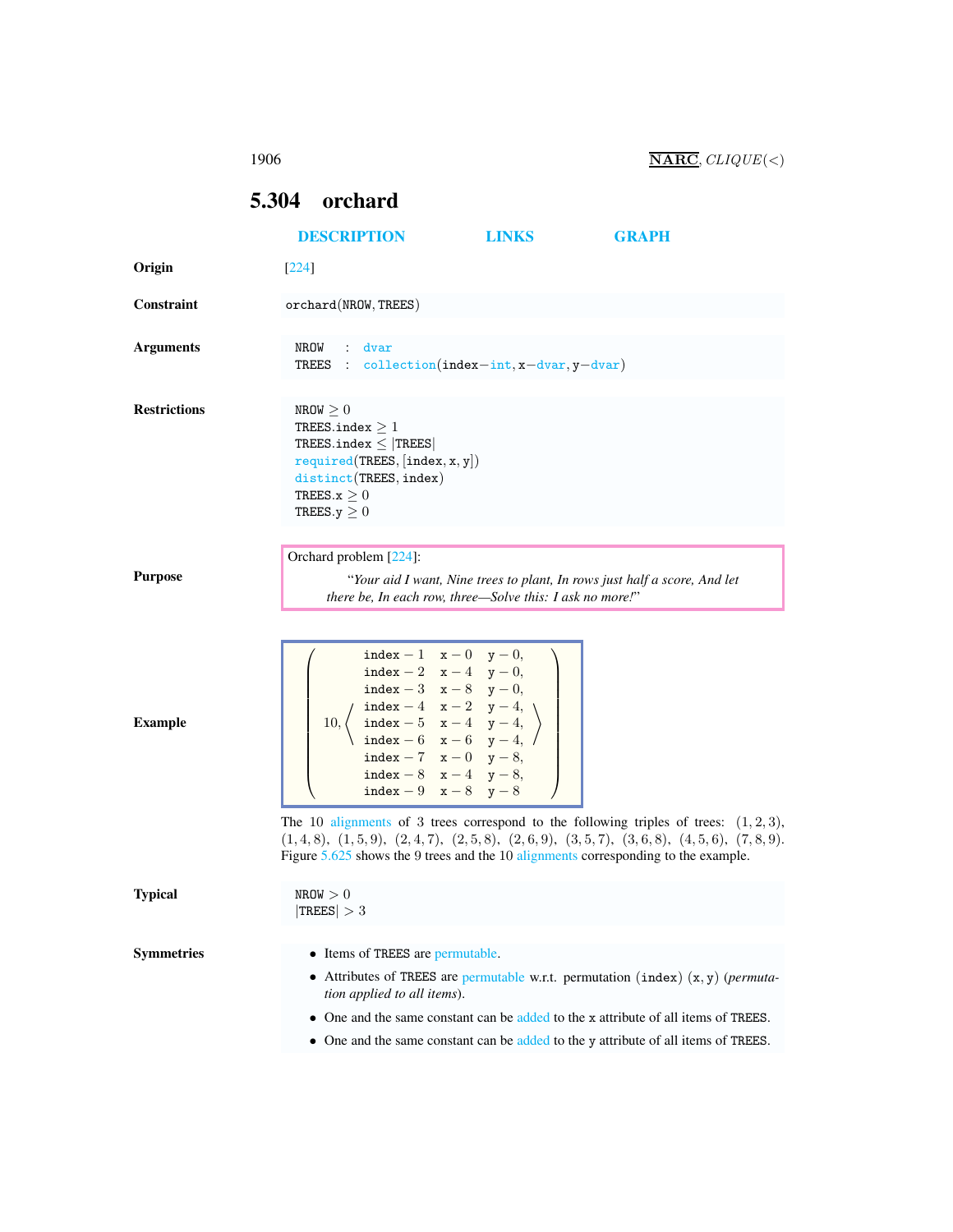1907



<span id="page-1-1"></span>Figure 5.625: Nine trees with 10 alignments of 3 trees

<span id="page-1-0"></span>

| Arg. properties | Functional dependency: NROW determined by TREES.         |  |  |
|-----------------|----------------------------------------------------------|--|--|
| Kevwords        | <b>characteristic of a constraint:</b> hypergraph.       |  |  |
|                 | <b>constraint arguments:</b> pure functional dependency. |  |  |
|                 | <b>geometry:</b> geometrical constraint, alignment.      |  |  |
|                 | <b>modelling:</b> functional dependency.                 |  |  |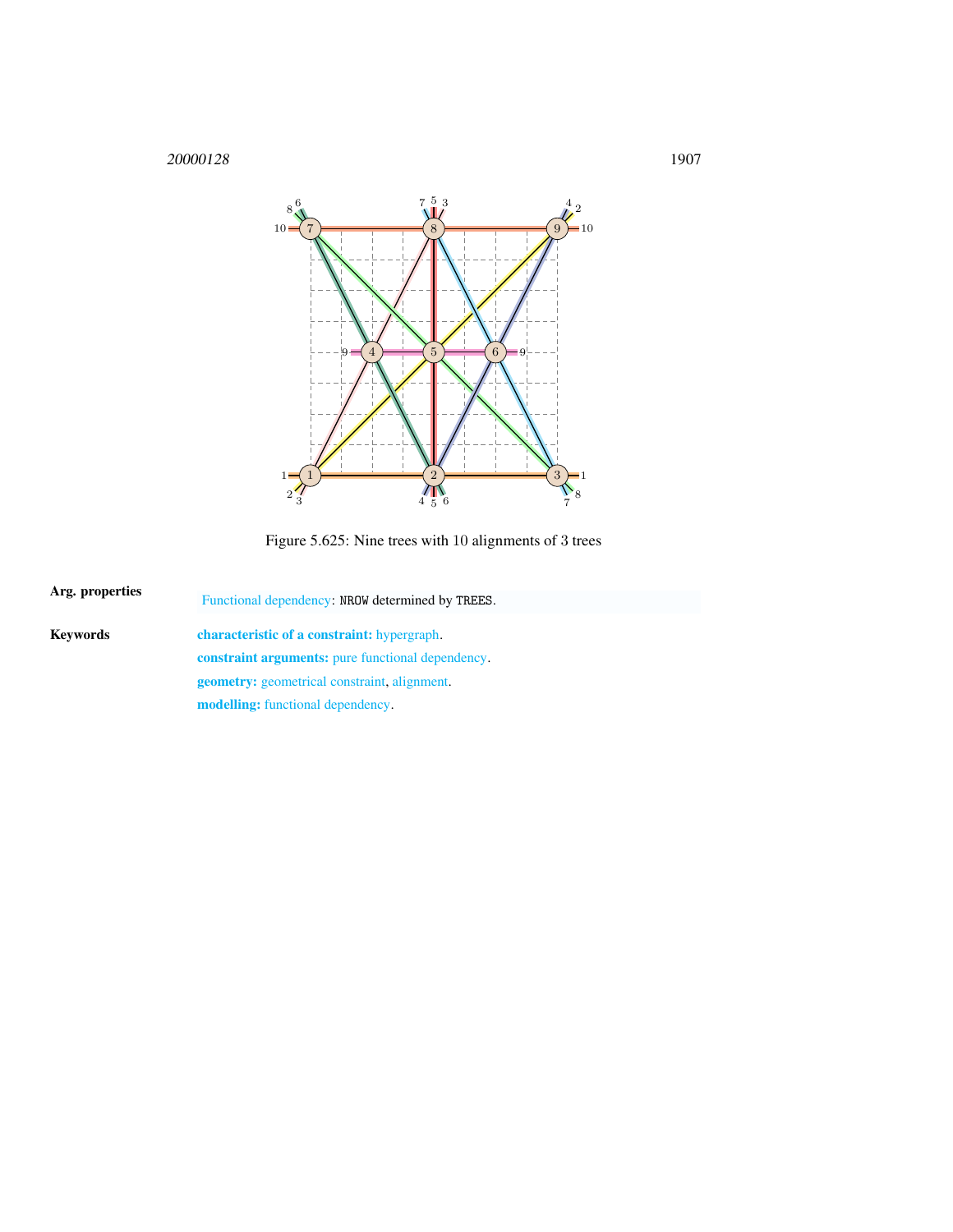| Arc input(s)        | TREES                                                                                                                                                                                                                                                                                                                                                                     |
|---------------------|---------------------------------------------------------------------------------------------------------------------------------------------------------------------------------------------------------------------------------------------------------------------------------------------------------------------------------------------------------------------------|
| Arc generator       | $CLIQUE(<) \rightarrow collection(trees1, trees2, trees3)$                                                                                                                                                                                                                                                                                                                |
| Arc arity           | 3                                                                                                                                                                                                                                                                                                                                                                         |
| Arc constraint(s)   | $\sum \left( \begin{array}{c} \texttt{trees1.x*trees2.y}-\texttt{trees1.x*trees3.y}, \\ \texttt{trees1.y*trees3.x}-\texttt{trees1.y*trees2.x}, \\ \texttt{trees2.x*trees3.y}-\texttt{trees2.y*trees3.x} \end{array} \right) = 0$                                                                                                                                          |
| Graph property(ies) | $NARC = NROW$                                                                                                                                                                                                                                                                                                                                                             |
| Graph model         | The arc generator $CLIQUE(<)$ with an arity of three is used in order to generate all<br>the arcs of the directed hypergraph. Each arc is an ordered triple of trees. We use the<br>restriction < in order to generate a single arc for each set of three trees. This is required,<br>since otherwise we would count more than once a given alignment of three trees. The |

formula used within the arc constraint expresses the fact that the three points of respective coordinates ( $trees_1.x, trees_1.y$ ), ( $trees_2.x, trees_2.y$ ) and ( $trees_3.x, trees_3.y$ ) are aligned. It corresponds to the development of the expression:  $\overline{\phantom{a}}$ 

```
\overline{\phantom{a}}I
\overline{\phantom{a}}| \text{trees}_3.x \text{ trees}_3.y \quad 1 |
   trees_1.x trees_2.y 1
     trees<sub>2</sub>.x trees<sub>2</sub>.y 1<br>trees<sub>2</sub>.x trees<sub>2</sub>.y 1 = 0
                                                                       \overline{\phantom{a}}
```
<span id="page-2-0"></span>